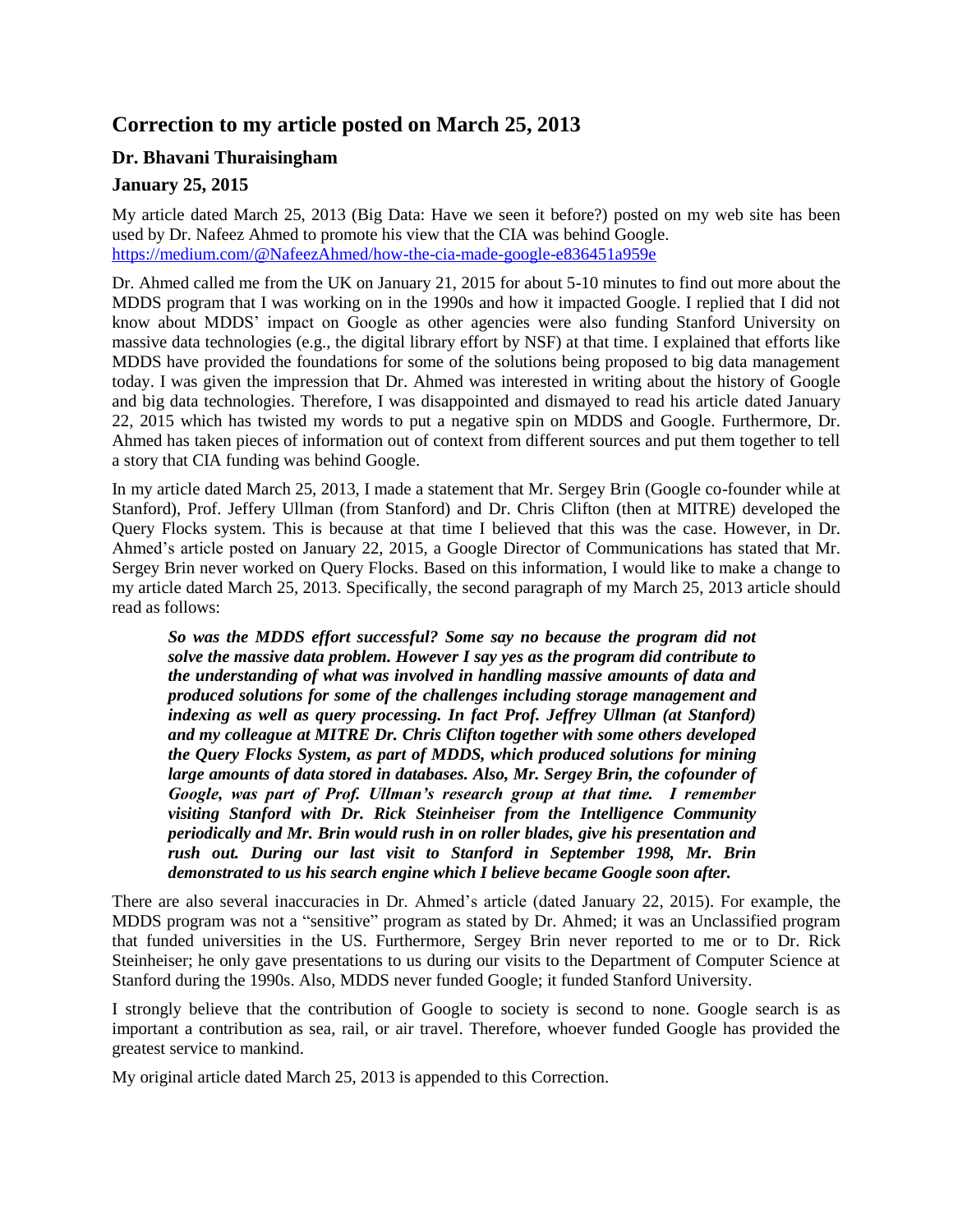## **Big Data: Have we seen it before?**

**Bhavani Thuraisingham**

**Dallas, TX**

**March 25, 2013**

The Big Data Problem has been around as far as I can remember. Back in the 1990s the Intelligence Community started a program called Massive Digital Data Systems (MDDS) that I was managing for the Intelligence Community when I was at the MITRE Corporation. The MDDS program started in 1993 and ended in 1999. The program funded about 15 research efforts at various universities and the goal was to develop data management technologies to manage several terabytes to petabytes of data. The data management technologies included those for query processing, transaction management, metadata management, storage management, and data integration. The World Wide Web was in its very early stages back in 1994 and therefore web-based data management research was also just beginning. Furthermore, the NSF, DARPA and NASA had just started the digital library initiative. An overview of the MDDS program was presented by the MDDS Team at the Annual Intelligence Community Symposium AIPASG in 1995 and the abstract is attached to this document.

So was the MDDS effort successful? Some say no because the program did not solve the massive data problem. However I say yes as the program did contribute to the understanding of what was involved in handling massive amounts of data and produced solutions for some of the challenges including storage management and indexing as well as query processing. In fact the Google founder Mr. Sergey Brin was partly funded by this program while he was a PhD student at Stanford. He together with his advisor Prof; Jeffrey Ullman and my colleague at MITRE Dr. Chris Clifton developed the Query Flocks System which produced solutions for mining large amounts of data stored in databases. I remember visiting Stanford with Dr. Rick Steinheiser from the Intelligence Community and Mr. Brin would rush in on roller blades, give his presentation and rush out. In fact the last time we met in September 1998, Mr. Brin demonstrated to us his search engine which became Google soon after.

So now twenty years later, we have moved from Massive Data to Big Data and some of those who I worked with back in the 1990s are asking the question "What is the difference?" The challenges remain the same; we have to develop data management and analysis technologies to handle massive amounts of data. However the massiveness has changed. From several terabytes to a few petabytes of data back in the 1990s, we have now moved on to several petabytes to exabytes and even zetabytes of data. Why? Because of the World Wide Web, social media, mobile technologies and developments in the human genome project, as well progress in bioinformatics, geoinformatics, security informatics, and multimedia/video processing, among others. Massive amounts of data about entities and the relationships between them and the evolution of these relationships have to modeled, stored, managed, queried and analyzed. The world population has increased by over 25% in the past 20 years and hundreds of millions of people from all over the world are joining social media. It is expected that by 2020 50 billion devices will be online and that's only seven years away. Therefore we need to be able to securely and efficiently handle the zetabytes of data without violating the privacy of individuals. This is a daunting task.

So what do we do? First, from my experience twenty years ago, never believe that the Big Data Challenge will be solved. This is because big data will continue to get bigger. Therefore just like we developed solutions twenty years ago for massive data, we need to develop solutions for big data. I am very pleased to see that not only federal agencies such as the National Science Foundation and the Defense and Intelligence organizations are focusing on big data, practically every large company such as Google, Facebook. Microsoft, Oracle and IBM are starting initiatives. We all have to work together to tackle the big data challenge and make the world a better place to live.